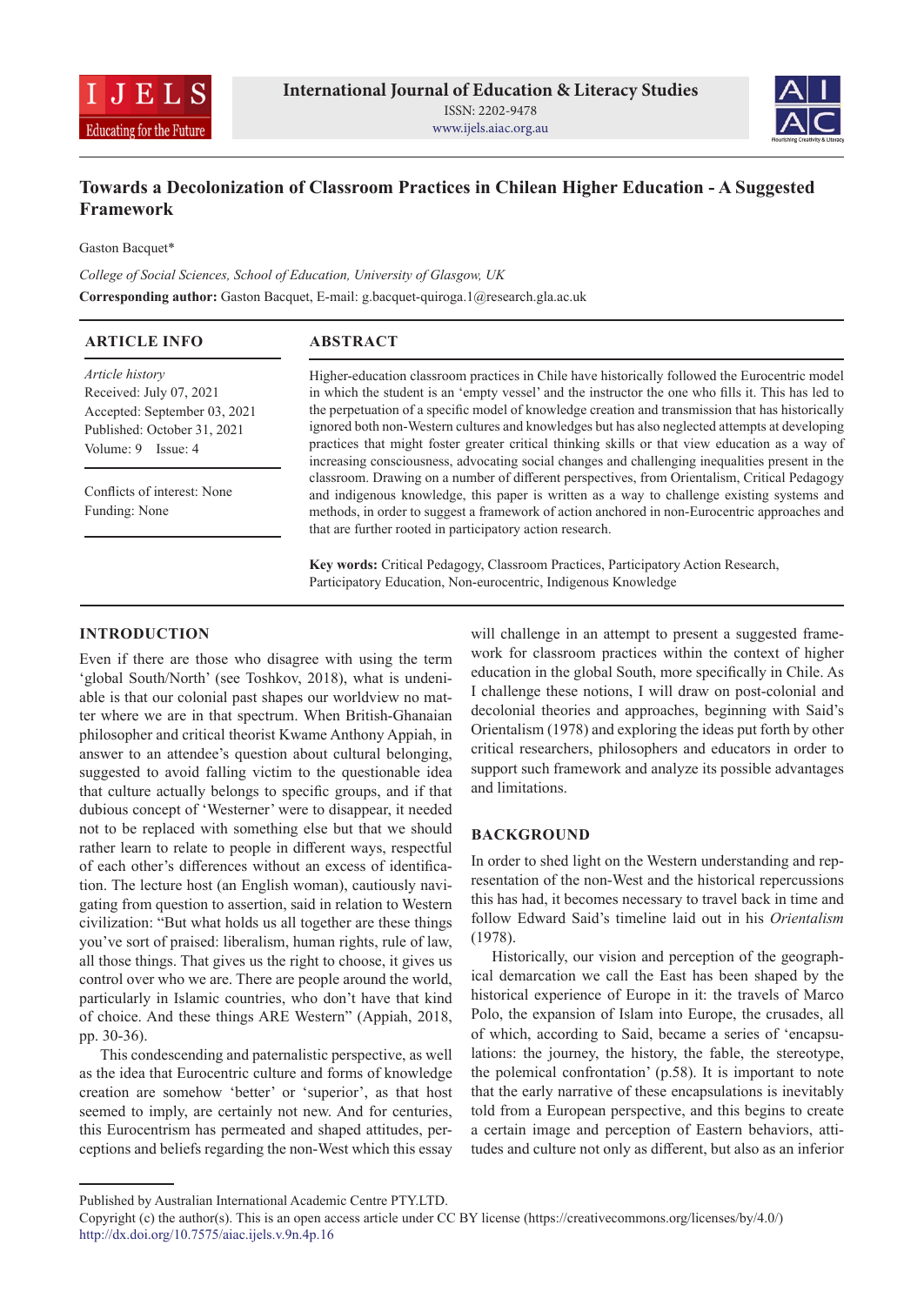(and a homogenous one at that). R.W. Southern (1962, in Said, 1978) contends that these limited representations of the East, due to poor religious and cultural understanding, had a historical impact in several lasting ways, of which I will highlight two I believe to be particularly relevant: the first was that Eastern ideas took on forms that suited Western demands and understanding; in other words the Orient was *similar* to some aspect of the West rather than presenting its own uniqueness (one example of this being the documented (and inaccurate) comparison of Mohammed's role in Islam to that of Christ in Christianity, leading to what has been referred to as "Mohammedanism" (the idea that Mohammed was the Islamic equivalent of Christ) thus adding a human centrality to Islam which it does not have (Krammer, 2003). The second was the onset of a precedent in scholarship at that time, wherein sources were not corroborated through verification and correction but rather through consultation of *other* Orientalist works; in short, a perpetuation of the European vision of the East.

Not only the geographical East has been impacted by these paternalistic, colonial views in which non-Western cultures and people are seen as inferior, or even as Lord Cromer, British colonial administrator first of India and later of Egypt notoriously stated, 'subject races' (1932). In "Things Fall Apart" (1958) by Nigerian writer Chinua Achebe, tells us a fictional (though contextually accurate from a historical perspective) account of a group of Christian missionaries and soldiers who arrive at a local village in Nigeria during the 19th century. The first third of the book describes in intricate detail the richness and diversity of local life, from domesticity and parenting style to the inter-relations between different villages, their sporting traditions, and style of self-government, which instead of styling a single leader or any concept of Western democracy was carried out by a village-appointed group of elders who did not dictate but were consulted and later advised. The latter two parts of the book tell us of the arrival of a contingent of soldiers and missionaries, who appalled at the lack of elected leadership, rule of law or a church, and the locals' observance of polygamy and animism, begin their attempt at religious conversion and political re-organization with tragic consequences.

These examples speak of religious, cultural and political undertones shaping this historically unequal relationship not only between East and West but also between the North and South of the world; Mignolo (2002) offers us two additional dimensions in a post-modern critique of modernity titled "*The Geopolitics of Knowledge and the Colonial Difference*": the first one is economic; the modern world-system, he propounds, originates in the  $15<sup>th</sup>$  century and it's directly linked to capitalism. It brought with it the emergence of the Atlantic trade routes and thus began the exertion of colonial power. In other words, the colonial system coincides with the expansion of capitalism. He further argues that the since the Renaissance there developed a notion that 'there can be no others' (p.59) that not only has been maintained, but that gained strength with the displacement of capitalism from the Mediterranean to Northern Europe; this not only meant, in his view, that the organization and

production of knowledge became ascribed to a geopolitical space but that it also erased the possibility of knowledge forms originating anywhere else (e.g. in East or South Asia, the Middle East, Africa, etc.).

The second dimension is intellectual and here we also its repercussions expanding into Latin America in particular, which is what interests us: as the 1960s and 70s began to herald the decolonization of Africa and Asia, dependency theory emerges in an effort to map out a suggested a course of action for Latin America: in fact, dependency theory is an attempt at explaining the lack of development of that region of the world, and it has an impact in the decolonization of scholarship. Orlando Fals-Borda argues in his "*Ciencia Propia y Colonialismo Intelectual*" (1970) that Western Colonialism was also educational and intellectual; he exemplifies it by describing how the colonial element was never considered when evaluating socialist alternatives to European liberalism: they were a path to liberation and emancipation from Europe, not from European knowledge. Thus, his writing advocates that intellectual decolonization cannot come from existing philosophies and schools of scholarship but through what Dussel called a 'philosophy of liberation' (1994,1999); this, due to the fact that up until that point, and as explored in his work, the knowledge being gained was still framed by the history and the ideological framework of Western/ European thought.

## **THEORETICAL POSITIONING**

The theoretical positioning I present here stems from the perspective that, as de Sousa Santos contends, we need to understand the world not from a Western-centric perspective that claims universality while perpetuating power imbalance (in which the global South is inevitably the weaker partner) but from an epistemological diversity that considers a series of non-Western languages, script and movements of resistance (de Sousa Santos, 2001, 2014). Furthermore, I argue that, as it has been contended and widely demonstrated by decolonial and post-colonial critical theorists (de Sousa Santos, 2001, 2014, 2018; Smith, 2012; Apple, 2011, 2012, 2013; Semali & Kincheloe, 1999), there is no one single source of knowledge, not one single knowledge pursuit and not one single, linear development of knowledge. For this proposed framework, this means that the approach towards the forms of knowledge that will be used and that it will attempt to create is one rooted in the understanding that we live in world of great diversity where what is needed is inclusiveness rather than separateness, as well as collective inter-being rather than over-identification with social constructs that drive us further apart (Appiah, 2018).

There is the argument that imperialist and colonialist knowledge has been used to create certain false notions that perpetuate its views; drawing on a large number of sources, Tuhiwai-Smith (2012) uses these to establish the way history has been organized under a 'totalizing discourse': one that considers knowledge as fitting into one 'coherent whole' (p.32) and as a way to control the narrative of history as long, unified chronology of development. Going even further in time, and disputing this unified chronology,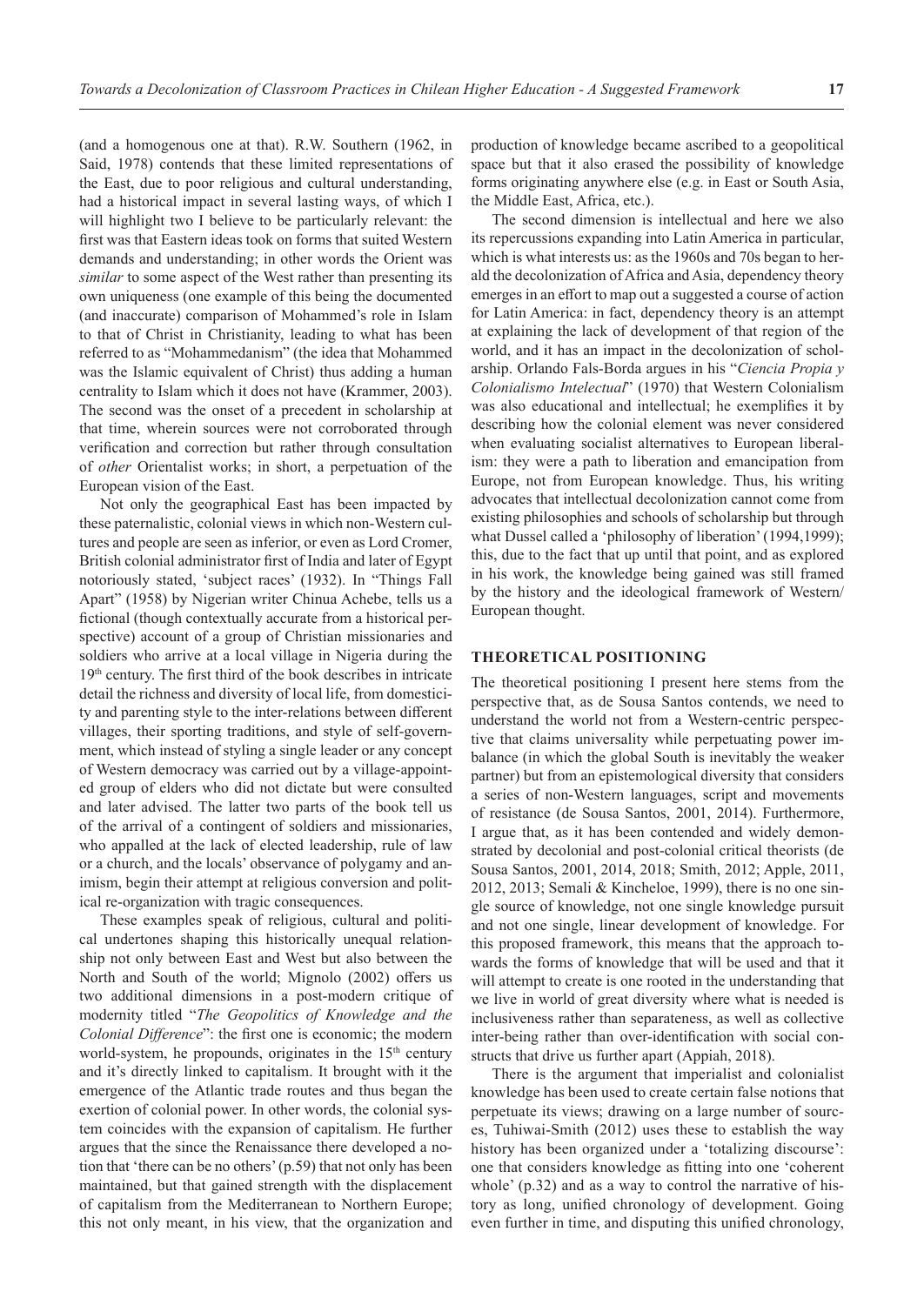we find that in yoga philosophy the view on knowledge is that *what we know* exerts control over us by being not true knowledge but deceptions based on false perceptions; thus, the aim is to break the chains between the 'seen' (what we know), and the 'seer' (the one who knows). It is this control that influences our behaviour, and logically when the links are snapped, freedom is elevated and the individual is emancipated through true self-knowledge (Iyengar, 1993). Here then is a less metaphysical, more practical connection with present day: countries and people who have been colonized have studied this Eurocentric version of history that has put forth untrue representations concerning science, religion, philosophy and culture; and they have been subjected to social and educational oppression (Freire, 1960, 1995; Said, 1978).

There are a number of converging ideas that explain the evident absence of a non-Western worldview: the first one is offered by Merican (2012), who contends that such frames of reference do not exist 'outside Western consciousness' (p.79), and attributes it as the result of centuries of secularization in the global North, and to an interpretation of research as a way to pursue a single, unique, generalizing perspective. Smith (2012) goes further and argues that European thought has tended to dehumanize forms of knowledge present in colonized territories and lands, and through this dehumanization, which can be seen throughout history in the imposition of social norms, languages and legal systems that have eradicated indigenous ones, moral assertions of superiority have been justified.

In Chile, it is also important to consider how these perspectives intersect with indigenous knowledge; a former Spanish colony from 1536 to 1818, when it became independent, the country is still home to indigenous communities whose culture, language and knowledge were almost entirely wiped out during those times (not only by colonists but also by local governments who engaged in an armed effort for territorial conquest (Boccara & Seguel-Boccara, 2005). These communities, however, survived and so did their culture, though (understandably) access is made difficult as they have become more protective of their land, their culture and traditions (Ortiz, 2007). The issue of indigeneity is important here: within the global South, South America presents us with its own unique historical challenges. To begin with, the neoliberal paradigm in place has accentuated, perpetuated and - according to Harvey (2008) - also deepened already acute social inequalities. Secondly, the educational model used in South America, which follows the European tradition of humanistic-scientific instruction followed by a university degree, has been legitimized over the centuries to the point of excluding local (indigenous) forms of knowledge considered 'inferior' (Alcoff, 2007) and of indigenous people feeling disenfranchised. Aman (2017) describes, for instance, his experience with indigenous students who had come to believe their own culture was inferior and that being indigenous equated to 'lacking' (p.111). These studies make it clearly evident that there is a need to take further steps in incorporating indigenous knowledge into educational research.

**18** *IJELS 9(4):16-25*

The ubiquity of indigenous groups within South American societies (and Chile is a prime example), the aforementioned economic, social and educational inequalities impacting both access to and performance in higher education (Gaentzsch & Zapata-Roman, 2020), and the historically relevant fact that the educational system and curriculum are rooted both in colonial elements and Western epistemologies to the detriment of other forms of knowledge production offer a further opportunity to address (or attempt to address) this educational and cultural inequality from a non-Western, decolonial perspective. The suggested framework presented in this paper stems from the belief that there must a recognition of the existing diversities (racial, sexual orientation, gender, linguistic, economic, social and cultural) and that these diversities should translate into epistemological ones.

In addition to the indigenous element, further factors add to the need for greater social inclusion in higher education in Chile: one is socio-economic segmentation (Larragañe et al., 2017), a second is racial bias (Campos-Martinez, 2010) and a third is the lack of inclusive educational policies in regard to the migrant population which, as of 2018, is nearly 500,000 (MPI, 2018). To begin with, as Sandoval (2016) explains, the migratory law in Chile (Law 1094) dates from 1975, when Chile was under a military dictatorship; this law, which though modified has remained practically unchanged, conceived both migrants and immigration as a threat, a notion that was passed on for generations and which has shaped social attitudes in Chile towards non-white immigrants (Mora Olate, 2018). The eradication of this idea is not helped by the lack of oversight (or willingness) on the implementation of public policies that have been formulated specifically to address this issue; the Ministry of Education has called for greater diversity and the recognition of learning spaces as a meeting point for learners regardless of their nationality, gender, socio-economic background or religion (MINEDUC, 2016b). And yet, as Mora Olate (2018) highlights, the social and cultural hegemony remains unchanged and hence the need for practices that bring these policies into action.

#### **THE INDIGENOUS PERSPECTIVE**

Ladislaus Semali was born in Tanzania in 1946. He belonged to the Chagga people, spoke Kichagga as a native tongue and grew up in a large peasant family, working the fields and listening to his elders explaining how different plants could be used to treat certain conditions, or telling stories full of symbolism in which nature and animals were protagonists. The stories containing humans were mostly the ones about being colonized and avoiding becoming a slave (Semali & Kincheloe, 1999).

What is most telling about Semali's story, however, is his next chapter as it so adequately captures the realities of other indigenous people around the world and how their language, traditions and belief systems have become subordinate to predominantly Western epistemologies.

As he started going to school, he witnessed how his native Kichagga was replaced by English as he studied Greek philosophers, Mark Twain and Dickens, and how the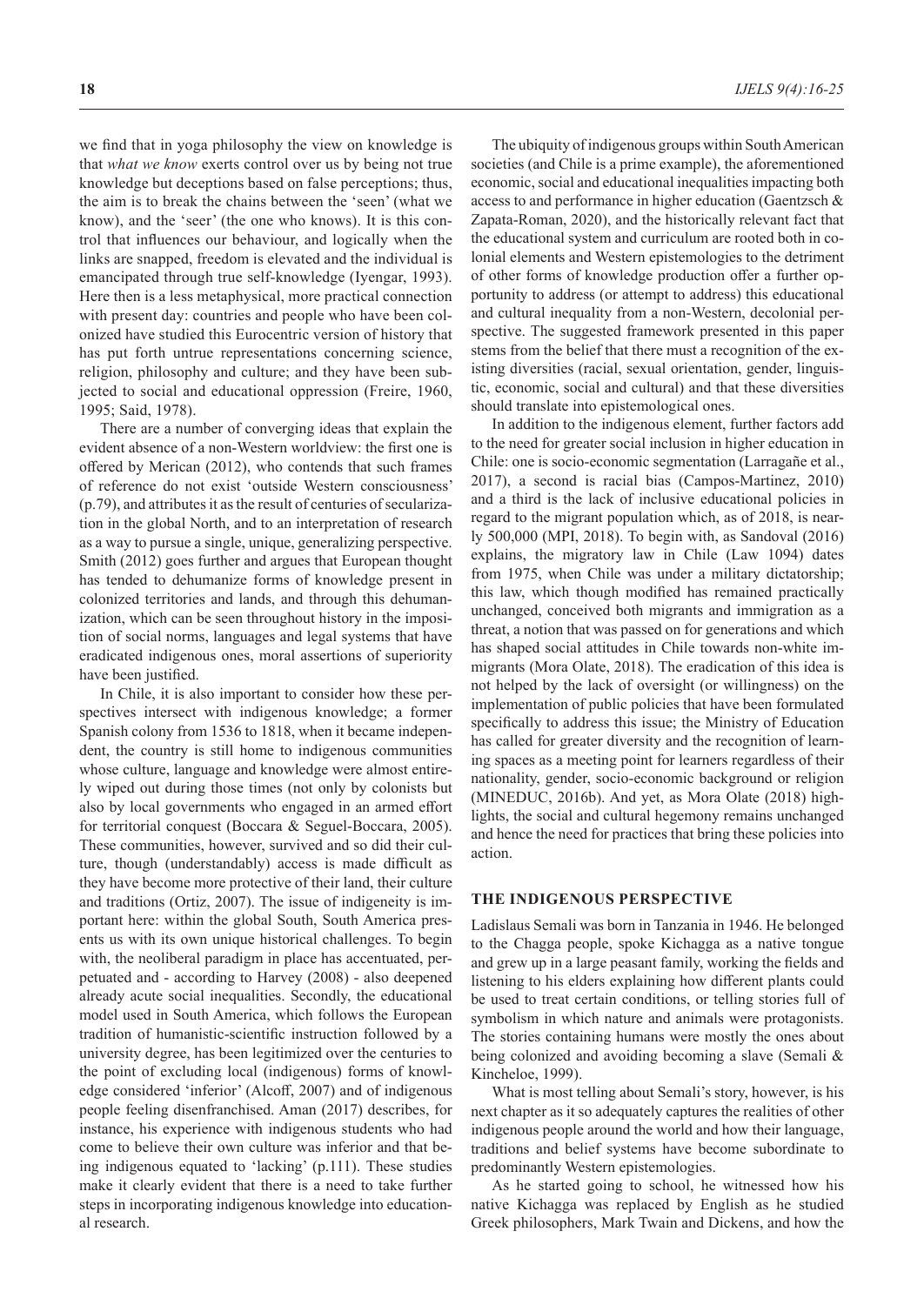content he had to learn was about 'drinking tea in an English garden, taking train rides, sailing in open seas, and walking the streets of town'. (p.9). Innocuous as that might sound, the implications had devastating effects: whereas local people relied on the tradition of oral literacy for the transmission of knowledge on issues as diverse as inheritance rights, the laws of the land and cultural norms, and used language not as a concatenation of words but as a means to convey meaning through riddles, proverbs, tales and songs, the colonial language became the yardstick by which achievement in, intelligence of and ability with Western-based scientific and humanistic knowledge was measured. Kichagga became a subject taught once a week and speaking it beyond its allotted time a punishable offence. And over the years, as Semali summons, it was colonial knowledge the one which determined future economic prospects and political possibilities (Semali & Kincheloe, 1999). This is confirmed by Kincheloe (same date), who chronicles his field trips in Tennessee along his friend Larry, a small child well-versed in the medicinal uses of different herbs and plants but who, having been raised in an oral tradition of knowledge transmission and unfamiliar with the written language used in modern schools, struggled in that environment and was often labelled as 'unintelligent'.

In looking at Latin America specifically, we find examples that intersect with Mosha's: Mamani-Bernabé (2015), for instance, describes the Aymará<sup>1</sup> worldview as one strongly rooted in collective work that supports the community, such as farming and shepherding. Although she alludes to how the pervasive influence of individualism and neoliberalism has begun to creep in, thus somewhat debilitating this sense of communal labour for collective well-being, their ancient systems of mutual support are still practiced. Furthermore, and in addition to the equal, equitable social role given to men and women, their relationship with the Earth is one that Mamani-Bernabé describes as one of 'brother and sisters with nature, who care for her (p.66). Apaza Huanca (2019) tells us of the deep relationship the Aymara have with the Sacred Mother Earth (which they call *Pachamama*), with their families and their communities, and as one in which all living and not-living entities are part of 'all that is' (p. 13). In other words, "nothing in the cosmos is more or less important than anything else" (Campana, 2005, p.30). Another relevant example within the Chilean context is that of the Mapuche people, who are in fact the largest indigenous group in Chile (84%, according to the latest IWGIA report<sup>2</sup>). Ortiz (2007) highlight some of the very same elements I have hitherto described in his aforementioned study amongst Mapuches, who call their body of knowledge 'Kimün' (ibid, p.124). Rather than a traditional Western-based division of subjects, such as languages, science and math, Kimün is an interconnected body of knowledge in which the concrete and the metaphysical form a holistic whole. In arguing that for indigenous people their metaphysical worldview stems from more concrete, physical elements, Mapuche scholar Juan Nanculef (2016) defines the word "Mapu<sup>3</sup>" as an everything that contains both the visible and the invisible, the earth and the skies, where we live, what we produce, and that Mapuche

philosophy derives directly from this sense of integrality. In further describing Kimün, Ñanculef points to the fact that the way Mapuche people come to know is through direct observation; knowledge in itself, rather than being created, exists already within the universe and is acquired through constant observation and then passed on through metaphors, as they represent a way of 'replicate with real facts what has been observed" (p.46)<sup>4</sup>. So here we have a way of relating to nature, a way of approaching knowing and knowledge and a way of relating to one another and our social groups that promote a sense of union and oneness rather than separateness, all of which is not only removed from Western epistemologies but also has a distinct place within this project, which seeks to find avenues for inclusiveness.

Why does this concern us? Because although the above examples, connected to both earthly subjects and to spiritual and philosophical ones, speak of a world view that is essential to the suggested practices in this paper and that links inextricably with the philosophical and ontological principles upon which the recommended framework is based, and of how this world view has been neglected or outright denied (Merican, 2012; Said, 1978).

### **SUGGESTED FRAMEWORK FOR CLASSROOM PRACTICES**

In her book "*Teaching to Transgress*" (1994), bell hooks tells of her own experience as a minority student in classrooms where the balance of power was heavily leaning towards the teachers and lecturers, and where learners, rather than being encouraged to develop independent, critical thought, were taught obedience to existing systems and structures in a way that she perceived helped perpetuate social inequalities present both inside and outside the academic sphere. She further described her vision of what a socially just classroom would look like: a 'communal place' of collaboration and shared responsibilities sustained by 'collective effort' (p.8).

There has been, as I mentioned earlier, a recent effort in Chile to recognize learning spaces in the way hooks envisioned them: the Ministry of Education has in fact formulated policies that are a call to tackle issues of diversity in a way that acknowledges the way minority groups have been excluded (MINEDUC, 2016b). However, as Mora-Olate (2018) emphasizes, more work remains to be done, especially in the inclusion of individual belonging to indigenous or migrant communities.

The question then arises: how do we create a more equitable classroom setting in which, through shifting the power balance towards the learners, they are and feel more valued through the different stages of the learning process? That is how Osborn (2006) and Randolph and Johnson (2015) defined social justice.

In "*The Subject of Power*" (1982), Foucault defines it as a relationship between partners in which there is a set of actions which induce further, subsequent actions that follow after the other; is it this set of actions that determine influence over or submission under another. In other words, power requires action within a relationship. This is then the core factor: because power is relational, in changes as the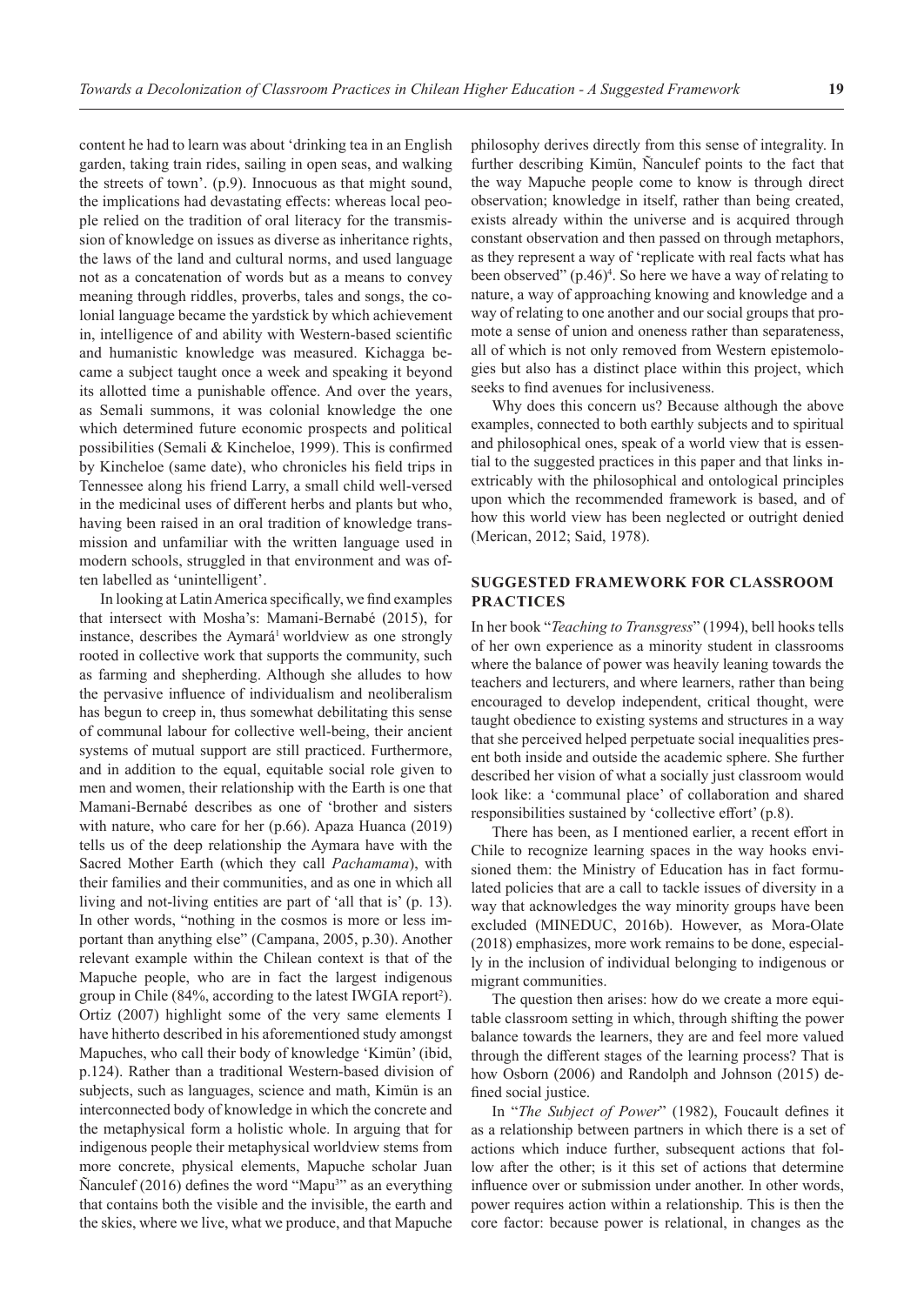relationship does. Part of this suggested framework is to look into the types of actions both teachers and learners can engage in that will shift the power imbalance to create fairer, more equitable relationships. Developing empowerment requires equipping individuals with the social and motivational wherewithal needed to engage in such shift: in other words, increasing social and cultural capital (Bourdieu, 1990); thus, it becomes essential to ascertain how to increase this and what practices are needed to achieve that.

The first one of these practices is curricular. While Bourdieu (1977) describes three types of capital (symbolic, cultural and economic) which people have, and how these shape relations and the power (in)balance within them as well as the exchanges that take place as a result in every field of social endeavor, Michael Apple (2013) takes these notions directly into the field of education, and analyzes how curricular and instructional practices can be - and have been - used to legitimize certain forms of knowledge, structures and systems that preserve inequalities. In describing his own learning experience as a state teacher in New Jersey, he chronicles in depth how his teacher training was conducted in complete disconnection from the realities of those they were going to teach, which were students from inner-city background dealing with issues of poverty, gender, and social inequality. Apple also noted how this curricular disconnect made him ask "Whose knowledge is this?" "How did it become 'official'"? (2013, p.5). So here we have, in short, an unequal relation in which the power of one partner over the other is reflected on the type of decisions that are being made, and on the impact these decisions have in those at different ends of the spectrum. In line with other critical pedagogists, Apple has called for educational practices to be aimed at creating a more critical consciousness on the learners as a way of stop the reinforcement and reproduction of unequal curricular, instructional and evaluative activities (Apple, 2011, 2012).

Yet a second practice is language and how it is used to either create a chasm between instructors and learners, or to close it. Empowerment, in the context of classroom learning has a number of dimensions. To begin with, there is the notion of educating not for accumulating knowledge, but to instill in students an independent spirit of freedom of pursuit (Freire, 1960; hooks, 1994). Secondly, and on a key component of Critical Pedagogy, the classroom experience is about democratizing it. One of these democratizing practices is the way language is used to either perpetuate or disrupt existing power structures, such as the ones we are likely to find in classrooms because of their traditional hierarchical nature; Paulo Freire describes a 'knowledge game' he played with Chilean peasants, who were convinced that he just 'knew' and they didn't, because he was an educated person, and they weren't. Freire demonstrated, by having them ask him questions about machinery and their means of production, that this assertion was untrue: they knew things he didn't, and vice-versa, but they all used very specific language that was unfamiliar to the other (Freire, 1995). Although highly influential within the realm of critical pedagogy, his work "*Pedagogy of the Oppressed*" has been criticized by some for the intricate, often obscure language in which it is written, which might seem a contradiction of his aim of education as a means of liberation (a criticism Freire himself addresses in his later work (Freire, 1995). Hence the importance of democratizing the way information, knowledge and language are generated and used so that it breaks down existing or perceived hierarchies. Further expanding on the concept of empowerment, and using Peterson's postfeminist sensibilities as a springboard, I would like to see how far we can go in actually transforming any type of hierarchy that denigrates members of a community rather than empowering them (Peterson, 2003, in Aslan & Gambetti, 2011).

With these theoretical antecedents, I propose that in order to create a classroom in which social justice is prevalent, students and teachers should actively engage in the development of these practices together, as per the principles of Participatory Action Research (Coghlan and Brydon-Miller, 2014), I argue that this choice is fitting for a number of reasons: first, I contend that social research within the global South should have a clear intention of democratizing and decolonizing knowledge with participants that have experienced different degrees of exclusion, or who have participated, whether willingly or not, in the exclusion of others. Smith (2012) describes several ways in which even when recent research on indigenous communities might have been done with the best intentions, it has not succeeded in bringing either participants or their knowledge to the forefront in equal degree to traditional, Eurocentric ones. Second, and although Chilean classrooms are not exclusively indigenous, indigenous people are an intrinsic part of its demographics and student body; thus the principles of democratic inclusion stand. It is from this perspective that I argue research needs be done *with* the participants rather than *for* the participants in a way that allows for knowledge to developed by the participants themselves (Savin-Baden & Wimpenny, 2007); third, and most importantly, because the very nature of PAR allows not only to gain the knowledge research is meant to gather but also involve the participants in the resolution of a specific social problem (Lawson et al., 2017).

### **FRAMEWORK IN ACTION**

Because of the existing socio-cultural structures one finds in classrooms in the Latin America (and because it is in the nature of decolonial theories to challenge such structures), it is essential for a research design to address ways in which inequality can be reproduced through negative pedagogical practices that have become entrenched over time. Goudeau and Croizet (2017), for instance, argue that students from disparate economic backgrounds possess contrasting levels of cultural capital (Bourdieu and Passeron, 1990), and this has an impact on a system that is so heavily focused on assessment outcomes. To further compound this, higher-income learners are more familiar with academic expectations and have been exposed to a series of cultural practices that facilitates their possible academic success (Bradley et al., 2001). These findings can be correlated to recent research in Chilean classrooms: a study by Levin (2011) showed that in spite of improvements made since Chile's return to democracy, its own internal assessment of student outcomes revealed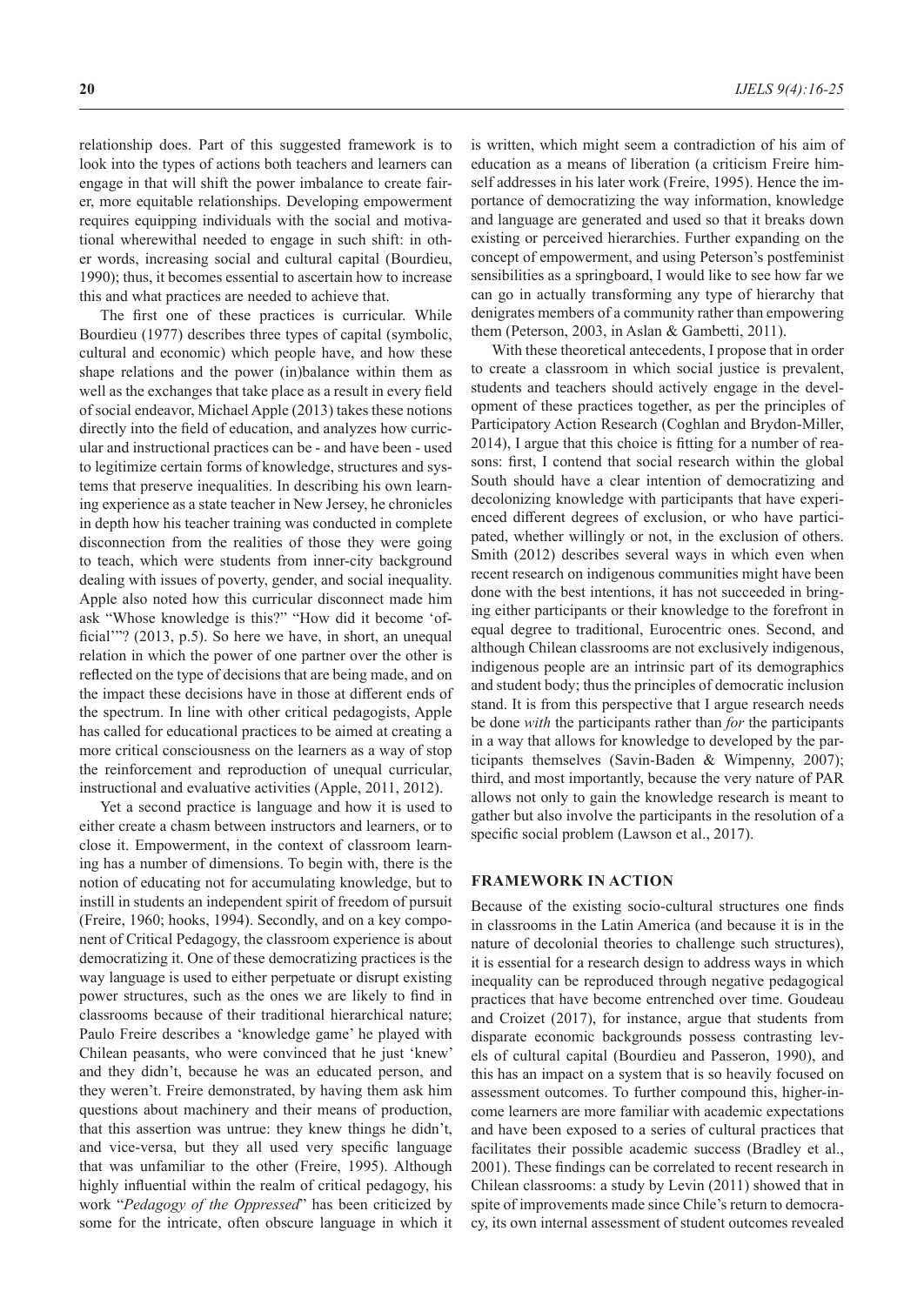deep inequalities when comparing students from rural or poorer schools to those coming from wealthier, more privileged ones (The same study draws an interesting comparison given the distinctly different models they follow: he looked at outcomes in Chile and Cuba, with the latter surpassing the former by a very large margin). His analysis of the underlying reasons for this gap revealed six areas, three of which specifically highlight the need for attention to teaching practices and the educational community as a whole.

Furthermore, not only does current education advocates assessment that at least in the social sciences focuses heavily on the use of written language in all of its expressions but it also aims at the accumulation of knowledge as its main goal (Freire, 1960; Goudeau and Croizet, 2017; Lareau, 2001). These approaches and actions benefit those who are of course more familiarized with those articulations through storytelling and visits to museums, for instance, thus widening not only the achievement gap but also the social divide in the classroom as learners from lower-income backgrounds, unaware of this invisible social disadvantage, tend to look at their underperformance as a sign of intellectual inadequacy and inferiority when compared to their peers (Kelley (1967), in Goudeau and Croizet (2017).

Therefore, for the purposes of this essay I have divided such practices in two often overlapping but generally distinct strands:

- 1. Curriculum and assessment
- 2. Behaviour and language

#### **Curriculum and Assessment**

In "Teaching Critical Thinking" (2008), hooks argues that by teaching and training students to ask questions aimed at discovering the 'what, when, where and how of things' (p.9), learners are able to create the knowledge they need to decide what's important and what isn't.

Following from this, I argue that a key classroom practice must be to encourage learners/participants to actively question and determine what elements of their existing curriculum should be challenged, and what of what they've learned should be questioned. I have previously presented in this essay how the current higher educational system in Latin America and Chile has perpetuated European cultural hegemony, and the critical thinking element is essential to create an openness to other perspectives and positions (Barnet and Bedau, 2005, hooks, 2008). I further contend that the element of critical thinking is at the core of PAR, as it calls for everyone's initiative to share ideas as openly as possible, so that learning becomes meaningful and useful, and through this collaboration, empowering (hooks, 2008). Examples of this can be co-developing a curriculum based on counter-hegemonic elements, such as indigenous knowledge and critical theory, rather than using an existing one that puts a certain group at a disadvantage, developing a series of workshops aimed at assisting participants develop critical thinking skills (Apple, 2013; hooks, 2008) and using and developing materials rooted in the principles of epistemic diversity. Such curriculum should constantly evaluated, revised and rewritten based on evidence (Kemmis & McTaggart, 2005; Kemmis et al., 2014).

Yet an additional factor to consider in regard to curricular and assessment determinations is how language is used; as I have proposed in this essay, an academic setting that focuses heavily on the use of an hegemonic written language, both for instruction and assessment, perpetuates existing social inequalities (Semali & Kincheloe, 1999). Therefore, socially just practices should include instructional materials and evaluative methods that allow learners to participate in a manner that does not confine them to a specific, normative language or language form. This, I offer, might provide disadvantaged learners and those who are more familiar with oral or visual literacy, for instance, with alternative channels for expression which in turn advances the democratization of language and the learning spaces.

### **Behaviour and Language**

When considering this strand, there are a number of questions that need to be asked so certain behaviours are changed, challenged or developed: how do we shift the power balance towards the participants in a traditionally hierarchical setting, such as a classroom? How do we shift the decision-making process in a way that everyone feels included and participants can begin to become empowered? Examples of this can be the use of collaborative and project-based learning where participants make their own decisions and choices, and making content relevant for learners by tapping into elements of intrinsic motivation: what are *they* interested in learning and how do they want to learn it? (Bacquet, 2020; Brunton & Jeffrey, 2014, Dörnyei, 2005; Ushioda, 2011).

Another element to consider when addressing behavioral changes is seeing the classroom (and learning spaces in general) as spaces of true democratic participation. Dewey (1937) warned that reduced participation could lead to a subsequent "lack of responsibility" (p.314), thus curtailing the process of empowerment. Taking the above into consideration, the development of such spaces could should involve creating instances for greater learner engagement in all stages of the decision-making process and the pedagogical choices made, and making language choices according to what the students know and need to know, thus making content accessible and de-hierarchizing the classroom structure. Other examples can be encouraging learners to use visual or non-written language (oral expression), to bring their own knowledge forms into the discussion rather than pigeonholing them into specific norms (this can be indigenous knowledge, their own social reality as well as their linguistic/ cultural knowledge in the case of migrants).

A further aspect to this strand is how language is used as a means of non-violence; that is, in ways that are inclusive, and reflective of both collective well-being and growth, as well as the possible consequences of what is said to whom and how this is said (Kemmis et al., 2014). Navigating these two facets when pitted against the element of free-speech is something that the participants need to discuss and agree on as part of the enquiry; however, it is essential to keep rooting the conversation on the principles of inter-dependency and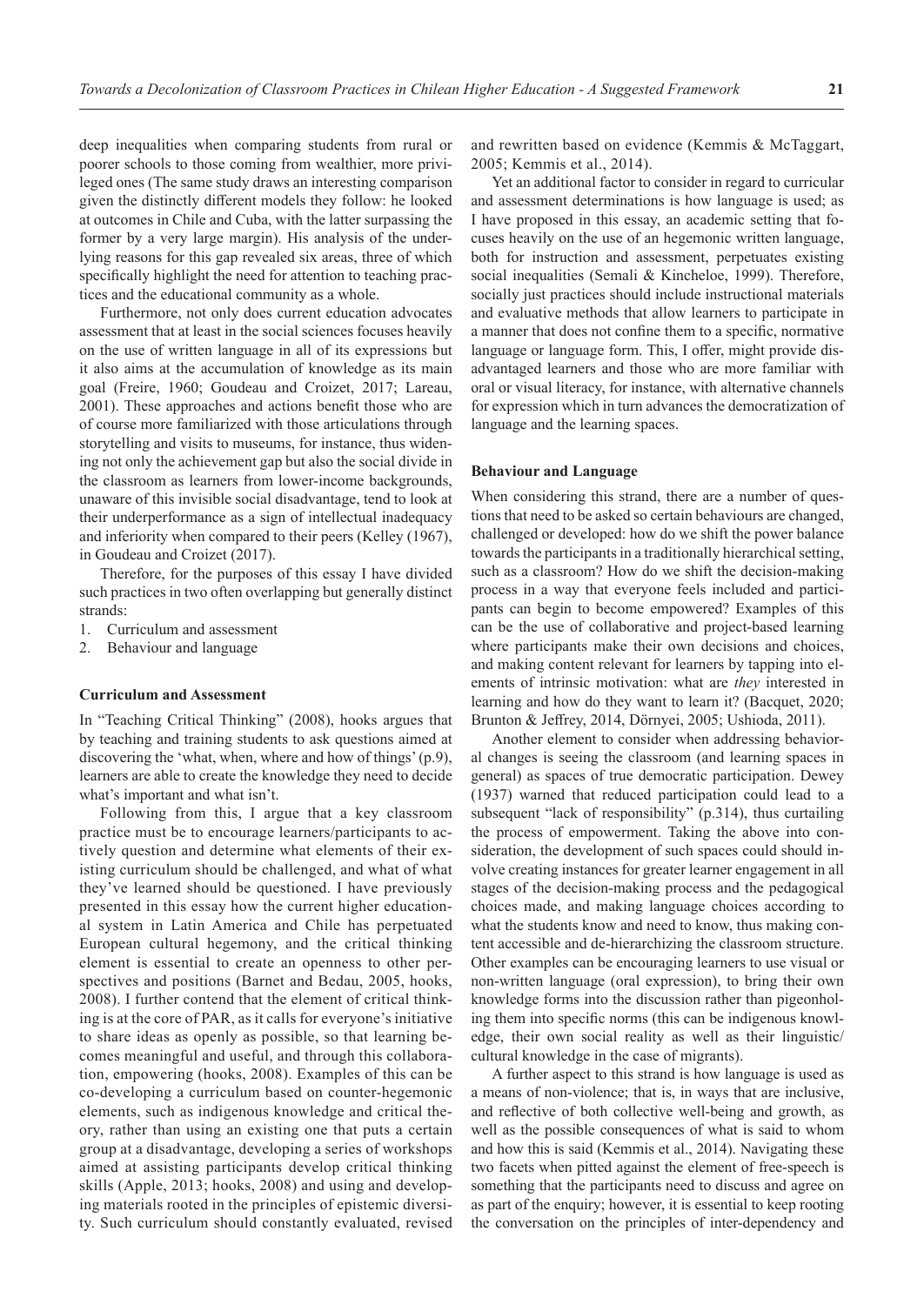the reciprocal value of developing an inclusive mindset rather than one grounded on separateness and individuality (again: 'what are the consequences of my language choices on collective well-being?') Here, the Yoga Sutras provide with further guidelines in the practice of 'ahimsa' (non-violence), which should 'intend no harm in word, thought or deed, being sincere, honest and faithful' (Iyengar, 1993, p.30)

One final dimension I will highlight here, which in some ways intersect with the earlier strands, is the way language is used to either bridge the existing cultural chasm or to widen it, such as Freire's example with Chilean peasants: he describes a 'knowledge game' he played with Chilean peasants, who were convinced he 'knew' and they didn't, because he was an educated person, and they weren't. Freire demonstrated, by having them ask him questions about machinery and their means of production, that this assertion was untrue: they knew things he didn't, and vice-versa, but they all used very specific language that was unfamiliar to the other (Freire, 1995. I argue that it is essential for the democratization of learning spaces to find language forms that are available to all and not some, such as providing digital or visual presentations when the written text is not available, and to choose written and spoken forms of language that can be easily understood by those with a disadvantaged cultural or social capital.

#### **CONCLUSIONS AND FINAL COMMENTS**

In this section I will mention some possible limitations to bringing this framework into action, as well some possible implications for teachers and researchers working within the context I have established in this paper.

The first of these limitations is the abundance of d*escriptive* studies on the Chilean educational context, to the detriment of other forms of research, such as longitudinal ethnographic studies, classroom ethnographies, action research or participatory approaches. This absence of participant-led enquiry within Chilean academia could create resistance in certain institutions, and any research study incorporating such approach would consider lengthy and meticulous participant training involving both theory and practice before engaging in it.

The second limitation is the actual socio-cultural-economic divide that permeates society and inevitably the classroom ecology. Campos-Martinez (2010) and Hevia et al. (2005) give detailed examples of this segmentation affecting people from lower-income families or other disadvantaged or minoritized groups. This type of segmentation could possibly hinder efforts directed at creating harmonious co-existence, and it would require perseverance on part of the researcher and the more willing participants to overcome.

Yet a third limitation is structural, given how curricular design at public schools and universities is a highly centralized process run by the Ministry of Education; thus, making significant changes would require developing the necessary network of contacts that could facilitate any changes to existing programs of study and obtaining approval from them.

As a final point in this section, I would like to further expand on both the convergence with and contributions of critical pedagogy to the main areas I have described here: non-violence, equality and inter-dependency. A study by Chubbuck and Zembylas (2011) sheds some light into how critical pedagogy and peace education can inform each other in the context of classroom teaching. To begin with, they established a clear philosophical and theoretical link by connecting critical pedagogy's goal of liberating those who have been subordinated by oppressive structures with earlier ideas of Gandhi and Thomas Merton, both of whom promoted this liberation through non-violent means of resistance, such as the establishment of 'non-threatening relationships' (p.261), dialogue, developing empathy and compassionate listening. Secondly, they established a theoretical framework marrying these two approaches in what they coined termed 'critical pedagogy for non-violence' (p.262), a practice rooted in three key principles: the first is that such practice should be an integrated way of life that permeates every facet of the educational process; the second is the acknowledgement and commitment of this practice to address structural inequalities and relational power imbalance; the third is the recognition of emotion as a potential element that can help support resistance, just as Martin Luther King and Gandhi before them argued (ibid). Their paper, a case study on a novice teacher committed to both social justice and non-violence can inform this research in a couple of relevant ways; firstly, Chubbuck and Zembylas (2011) noted the challenges faced by the teacher in transmitting this perspective to the students; many of whom remained sceptical and pessimistic about the possible positive impact of non-violence. Though there were those who experienced a change in perspective and for whom non-violence became a viable choice to challenge social violence (including that existing in the classroom), not everyone was on board.

The second aspect of their study germane to this paper is the importance of approaching the possible integration of non-violence not from a 'White-saviour' position, but from one that more holistically involves students/participants as thinkers and producers of knowledge. Chubbuck and Zembylas' research, a case study following a novice school teacher as she attempted to bring non-violent practices and critical pedagogy into her own teaching experience, notes that the teacher, a white woman herself, in spite of all her efforts to promote a non-violent attitude in her learners, became acutely aware of how her own more privileged backdrop and upbringing as an American middle-class white person had erected an invisible barrier between her and the students; many of her students were African-American from poor backgrounds who had regular experiences with violence, either expressing it or witnessing it first hand; these different backgrounds, and mostly their different experiences with structural violence created a certain degree of resistance in the students when they were challenged to persist with their non-violent path, which admittedly they were too quickly pushed to pursue. Finally, the researchers note the importance of emotions or, more accurately, what they termed 'critical emotional praxis' (Chubbuck & Zembylas, 2008) in the practice of critical pedagogy for non-violence: because it can uncover discomforting emotions and attitudes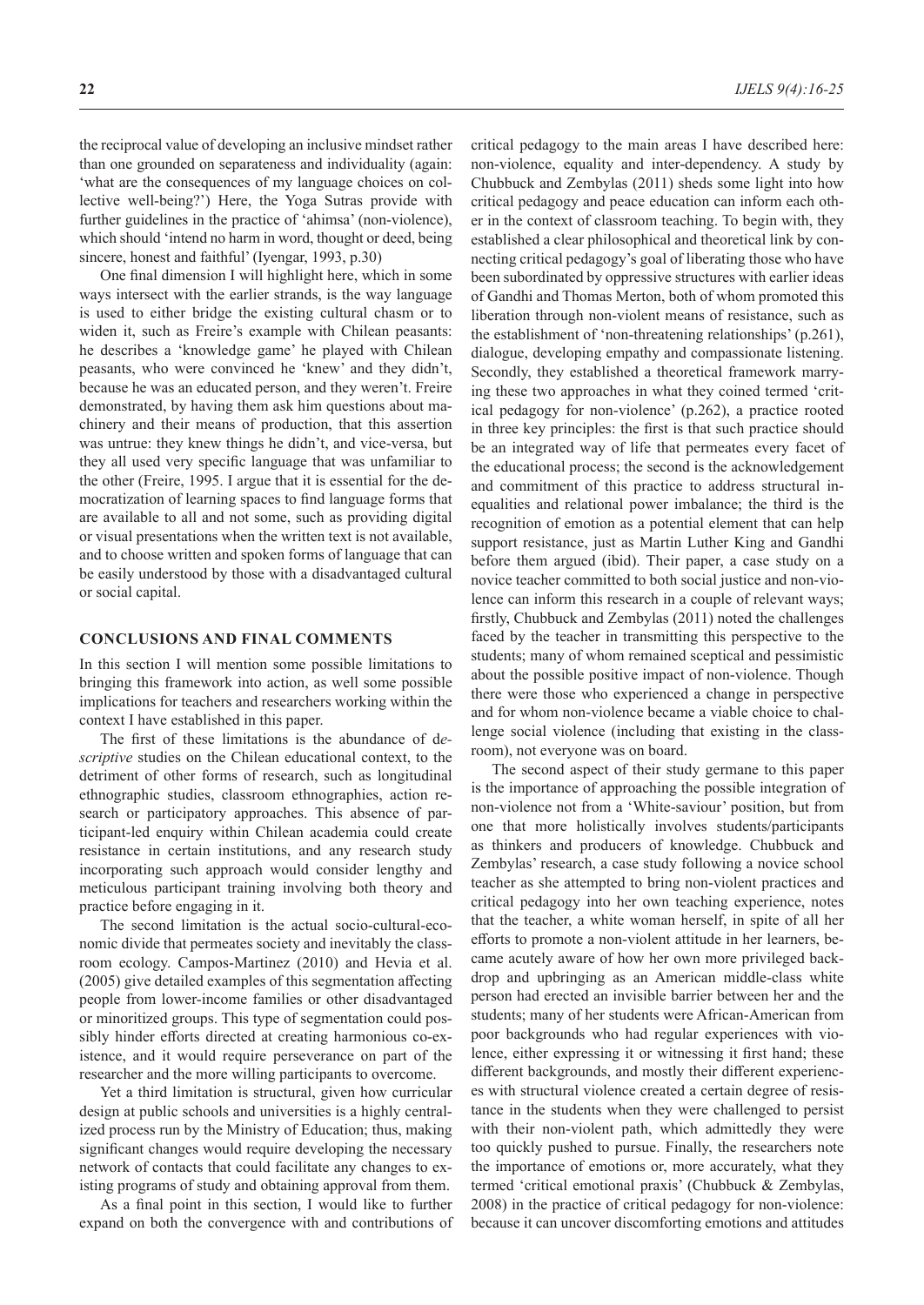towards lack of privilege, structural violence or unequal social structures, it becomes essential to engage in a dialogical process that challenges these emotions and seeks non-violent alternatives to cope with them.

Chubbuck and Zembylas' 2011 study presents us with valuable insights that can hopefully help teachers and researchers navigate the above successfully. The first of them is the importance of engaging with and reflecting on emotions as they appear, since they are likely to manifest both in teachers and students: as the social and political context challenge and places emotional demands on us, it becomes crucial to identify, understand and deal with these demands. The second significant insight concerns the question of who is to be the agent for social change, as advocated by critical pedagogy theorists (Freire, 1960; Giroux, 1988; McLaren, 2003); Chubbuck and Zembylas (2011) argue that historically, the large majority of those engaged in socially just education are White, middle-class practitioners working with students from disadvantaged communities; they further argue that empowering those who have been subjected to structural inequality is equally important as helping raising awareness in those who have experienced the privileges of their more advantageous position so they can become allies in the creation of a more egalitarian and equitable society; this is certainly an important consideration in this study, where participants, as I have noted are likely to come from a diverse spectrum of social groups and where my own background (white of European background, educated in the UK) might also erect the invisible barrier Zembylas and Chubbuck speak of. Yet a third observation to be drawn from the study concerns the fact that addressing racism, sexism and classism should be a core element of a socially just classroom so it does not become a place aiming for mastery of content, but one where social issues are discussed and challenged. Hence, engaging in the practice of critical pedagogy as well as conducting research using critical participatory action research (PAR) design might better allow for the co-production of knowledge to emerge as a democratic, participatory process whereby social problem are identified and tackled.

### **ENDNOTES**

- 1. Note from the author: Aymara people share a geographical area comprising northern Chile, Peru and Bolivia (the Andes altiplano).
- 2. Report available at https://www.iwgia.org/en/chile.html
- 3. Mapuche is usually translated into Spanish as People of the Land (Mapu: land, Che: people). But as it can be seen here, the meaning of Mapu is far more complex than its simple translation.
- 4. In Spanish in the original: "*replicar con hechos reales lo que se ve*" (translation by me)

#### **REFERENCES**

Achebe, C. (1958). *Things Fall Apart*. Heinemann.

Alcoff, L. M. (2007). Epistemologies of ignorance. In S. Sullivan & N. Tuana (Eds.), *Race and Epistemologies of Ignorance*. SUNY Press

- Aman, R. (2017). Colonial Differences in Intercultural Education: On Interculturality in the Andes and the Decolonization of Intercultural Dialogue, *Comparative Education Review*, *61*(1), 103-120.
- Apaza Huanca Y.K. (2019). Non-western epistemology and the understanding of the Pachamama (environment) within the world(s) of the Aymara identity*. International Journal for Crime, Justice and Social Democracy 8*(3), 6-22.
- Appiah, K.A. (2018). The lies that bind: Rethinking Identity. (Based on his 2016 BBC Reith Lectures). Liveright
- Apple, M. (2011). Democratic education in neoliberal and neoconservative times. *International Studies in Sociology of Education, 21*(1), 21–31.
- Apple, M. (2012). *Knowledge, power, and education: The selected works of Michael W. Apple.* Routledge.
- Apple, M. (2013). Can Education Change Society? Routledge.
- Aslan, O. & Gambetti, Z. (2011). Provincializing Fraser's History: Feminism and Liberalism Revisited. *History of the Present, 1*(1), 130-147.
- Bacquet, G. (2020). Can the dimensions of identity, investment and empowerment increase social inclusion for second-language learners? – Moving towards the creation of a conceptual framework. *International Journal of Education and Literacy Studies, 8*(2), 10-16.
- Barnet, H. & Bedau, S. (2005). *Contemporary and Classic Arguments: A Portable Anthology*. Bedford/St. Martin
- Boccara, G. & Seguel-Boccara, I. (2005). Políticas indígenas en Chile (siglos xix y xx) de la asimilación al pluralismo -El Caso Mapuche. *Revista de Indias, LIX*(217), 741-774. Retrieved at: http://journals.openedition.org/ nuevomundo/594
- Bourdieau, P. (1977). The economics of linguistic exchanges. *International Social Science Council, 16*(6), 645-668.
- Bourdieu, P., & Passeron, J. C. (1990). *Reproduction in education, society and culture.* Sage.
- Brunton, M., & Jeffrey, L. (2014). Identifying factors that influence the learner empowerment of international students. *International Journal of Intercultural Relations*, 43*(B),* 321–334.
- Baring, E. (Lord Cromer). (1932). On the Government of Subject Races. *African Affairs*, XXXI (CXXV), 351.
- Campana, C. (2005). Concepts of space time in the Andean art. *Illapa Mana Tukukup 2*, 15–38.
- Campos-Martinez, J. (2010). Las desigualdades educativas en Chile. *Ensayos e Investigaciones del Foro Latinoamericano de políticas educativas*, Issue 1.
- Chubbuck, S. & Zembylas, M. (2008). The Emotional Ambivalence of Socially Just Teaching: A Case Study of a Novice Urban Schoolteacher. *American Educational Research Journal, 45(*2), 274- 318
- Chubbuck, S. & Zembylas, M. (2011). Growing immigration and multiculturalism in Europe: Teachers' emotions and the prospects of social justice education. In C. Day (Ed.), *International handbook on teacher and school development* New York: Routledge.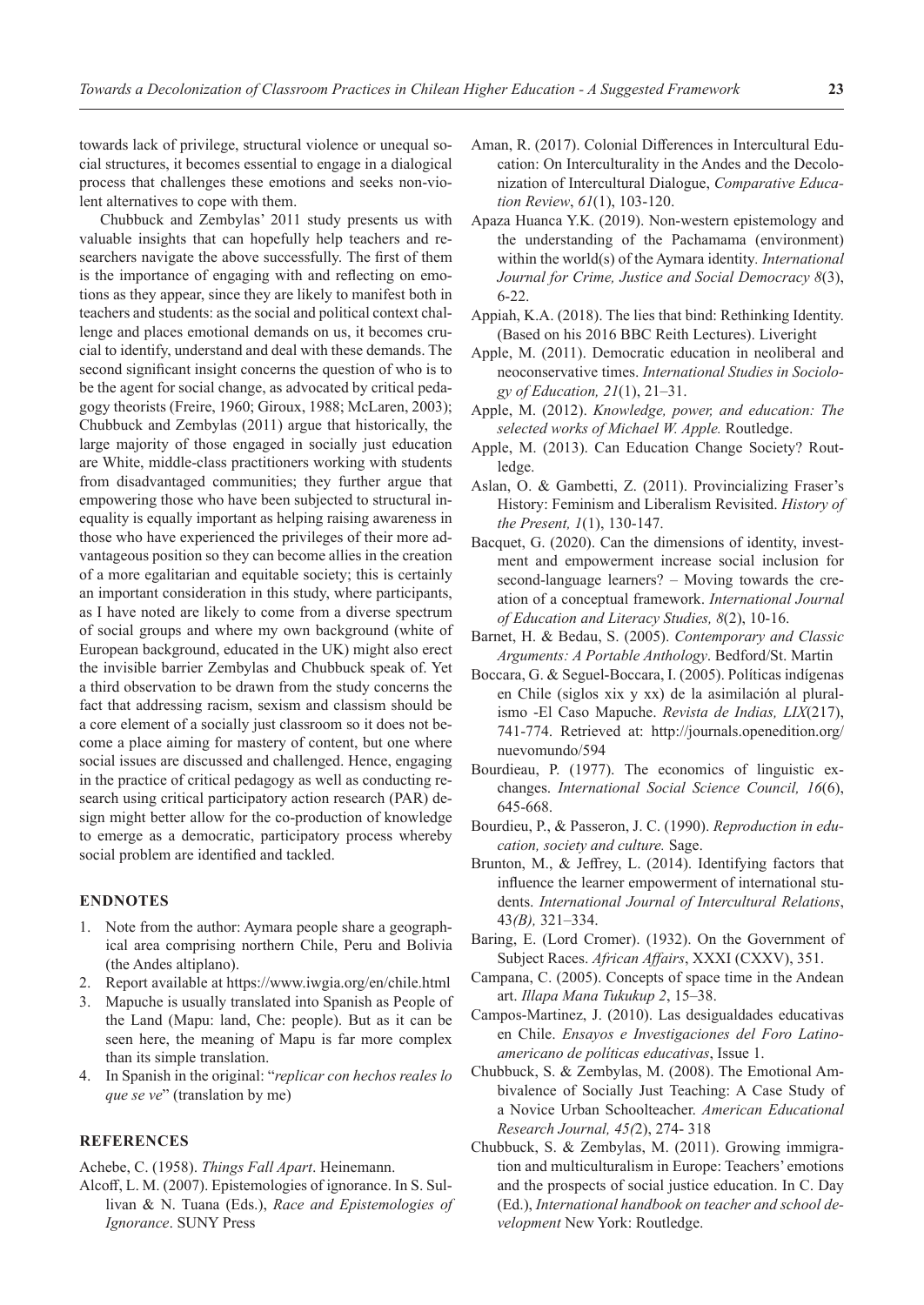- Coghlan, D. & Brydon-Miller, M. (2014). The SAGE Encyclopaedia of Action Research. SAGE
- de Sousa Santos, B. (2001). Nuestra America. *Theory, Culture & Society, 18*(2–3), 185–217.
- de Sousa Santos, B. (2014). *Epistemologies of the South*. Routledge.
- de Sousa Santos (2018). *The End of the Cognitive Empire: The Coming of Age of Epistemologies of the South*. Duke University Press.
- Dewey, J. (1937). Democracy and educational administration. *School and Society 45*, 457–67.
- Dörnyei, Z. (2005). *The psychology of the language learner: Individual differences in Second Language Acquisition*. Mahwah: Lawarence Erlbaum Associates Publishers.
- Dussel, E. (1994). *Posmodernidad y transmodernidad: Diálogos con la filosofía de Gianni Vattimo*. Universidad Iberoamericana Plantel Golfo Centro.
- Dussel, E. (1999). *Historia de la Filosofía Latinoamericana y Filosofía de la Liberación*. Nueva América.
- Fals-Borda, O. (1971). *Ciencia propia y colonialismo intelectual: Los nuevos rumbos*. C. Valencia Editores.
- Fassetta, G. & Imperiale, M.G. (2018). *Indigenous Engagement, Research Partnerships, and Knowledge Mobilisation: Think Piece*. UKRI. Retrieved at: https://webarchive.nationalarchives.gov.uk/20200601114548/https:/ www.ukri.org/news/esrc-ahrc-gcrf-indigenous-engagement-programme/related-content/fassetta-imperiale
- Foucault, M. (1982). The subject of power. *Critical Inquiry, 8*(4), 777-795.
- Freire, P. (1960). *Pedagogy of the Oppressed*. Continuum.
- Freire, P. (1995). *Pedagogy of Hope: Reliving the Pedagogy of the Oppressed*. Continuum.
- Giroux, H. (1988). Teachers as intellectuals. Praeger
- Goudeau, S. & Grozet, J.C. (2017), Hidden Advantages and Disadvantages of Social Class: How Classroom Settings Reproduce Social Inequality by Staging Unfair Comparisons, *Psychological Science 28*(2), 162-170.
- Hevia, R., Hirmas, C., Treviño, E. & Marambio, P. (2005). *Politicas Educativas de Atencion a la Diversidad Cultural Brasil, Chile, Colombia, Mexico y Peru*. Vol. 1, UNESCO: Santiago
- hooks, b. (1994). *Teaching to Transgress: Education as the Practice of Freedom*. Routledge.
- hooks, b. (2008). *Teaching Critical Thinking: Practical Wisdom*. Routledge.
- Iyengar, B.K.S. (1993). *Light on the Yoga Sūtras of Patañjali*. Harper Collins.
- Kelley, H. H. (1967). Attribution theory in social psychology. In D. Levine (Ed.), *Nebraska Symposium on Motivation* (Vol. 15, 192–238). University of Nebraska Press.
- Kemmis, S. & McTaggart, R. (2005). Participatory Action Research: Communicative Action and the Public Sphere. In Denzin, N.K. & Lincoln, S. (Eds.), *The SAGE handbook of qualitative research.* SAGE.
- Kemmis S., McTaggart, R. & Nixon, R. (2014). *The Action Research Planner: Doing Critical Participatory Action Research*. Springer.
- Krammer, M. (2003). Coming to Terms: Fundamentalists or Islamists? *Middle East Quarterly 10*(2), 65-77.
- Lareau, A. (2001). Linking Bourdieu's concept of capital to the broader field: The case of family-school relationships. In B. J. Biddle (Ed.), S*ocial class, poverty, and education: Policy and practice* (pp. 77–100). New York: Routledge/Falmer.
- Larrañaga, O., Cociña, M. & Frei, R. (2017). *Desiguales: Origenes, Cambios y Desafios de la Brecha Social en Chile* (United Nations Development Program). Uqbar
- Larragaña, O. (2016). La Desigualdad a lo largo de la Historia de Chile. *United Nations Development Program 2016/09*. Retrieved at: https://www.cl.undp.org/content/ chile/es/home/library/poverty/documentos\_de\_trabajo/ la-desigualdad-a-lo-largo-de-la-historia-de-chile.html
- Lawson, H., Caringi, J., Pyles, L. & Bozlac, C. (2017). *Participatory Action Research*.Oxford University Press.
- Levin, B. (2011). Chile, Latin America and inequality in education. *Phi Delta Kappan, 93*(2), 74-75.
- Mamani-Bernabé, V. (2015). Spirituality and the Pachamama in the Andean Aymara Worldview. In Rizzo, R. et al (Eds.) *Earth Stewardship Linking Ecology and Ethics in Theory and Practice - Ecology and Ethics*. Springer.
- McLaren, P. (2003). Critical Pedagogy: A Look at Major Concepts. In A. Darder, M. Baltodano, & R. Torres (Eds.), *The Critical Pedagogy Reader*. Routledge.
- Merican, A.M. (2012). Beyond Boundedness: Imagining the Post- colonial Dislocation, in Venugopal, S.N. (Ed.) *The gaze of the West and the framings of the East.* Palgrave Macmillan.
- Mignolo, W. (2002). The Geopolitics of Knowledge and the Colonial Difference. *The South Atlantic Quarterly, 101*(1), 57-96.
- Migration Policy Institute (2018). *Amid Record Numbers of Arrivals, Chile Turns Rightward on Immigration.*  Retrieved at https://www.migrationpolicy.org/article/amid-record-numbers-arrivals-chile-turns-rightward-immigration
- Ministerio de Educacion, Gobierno de Chile (2016b). *Orientaciones para la construccion de comunidades educativas inclusivas*. Retrieved from: https://www.mineduc. cl/wp-content/uploads/sites/19/2017/03/Documento-Orientaciones-28.12.16.pdf
- Mora Olate, M.L. (2018). Politica Educativa para migrantes en Chile: un silencio elocuente. *Polis, Revista Latinoamericana*, *49*, 231 – 257.
- Ñanculef, J. (2016). *Tayiñ Mapuche Kimün.* Universidad de Chile.
- Ortiz, P. (2007). *Intercultural bilingual education, indigenous knowledge and the construction of ethnic identity: an ethnography of a Mapuche school in Chile*. (Doctoral dissertation). University of Texas Libraries electronic repository. Retrieved at: https://repositories.lib.utexas. edu/handle/2152/3238
- Osborne, T. (2006). *Teaching World Languages for Social Justice: A Sourcebook of Principles and Practices*. Lawrence Erlbaum.
- Peterson, S.V. (2003). *A Critical Rewriting of Global Political Economy: Integrating Reproductive, Productive and Virtual Economies*. Routledge.